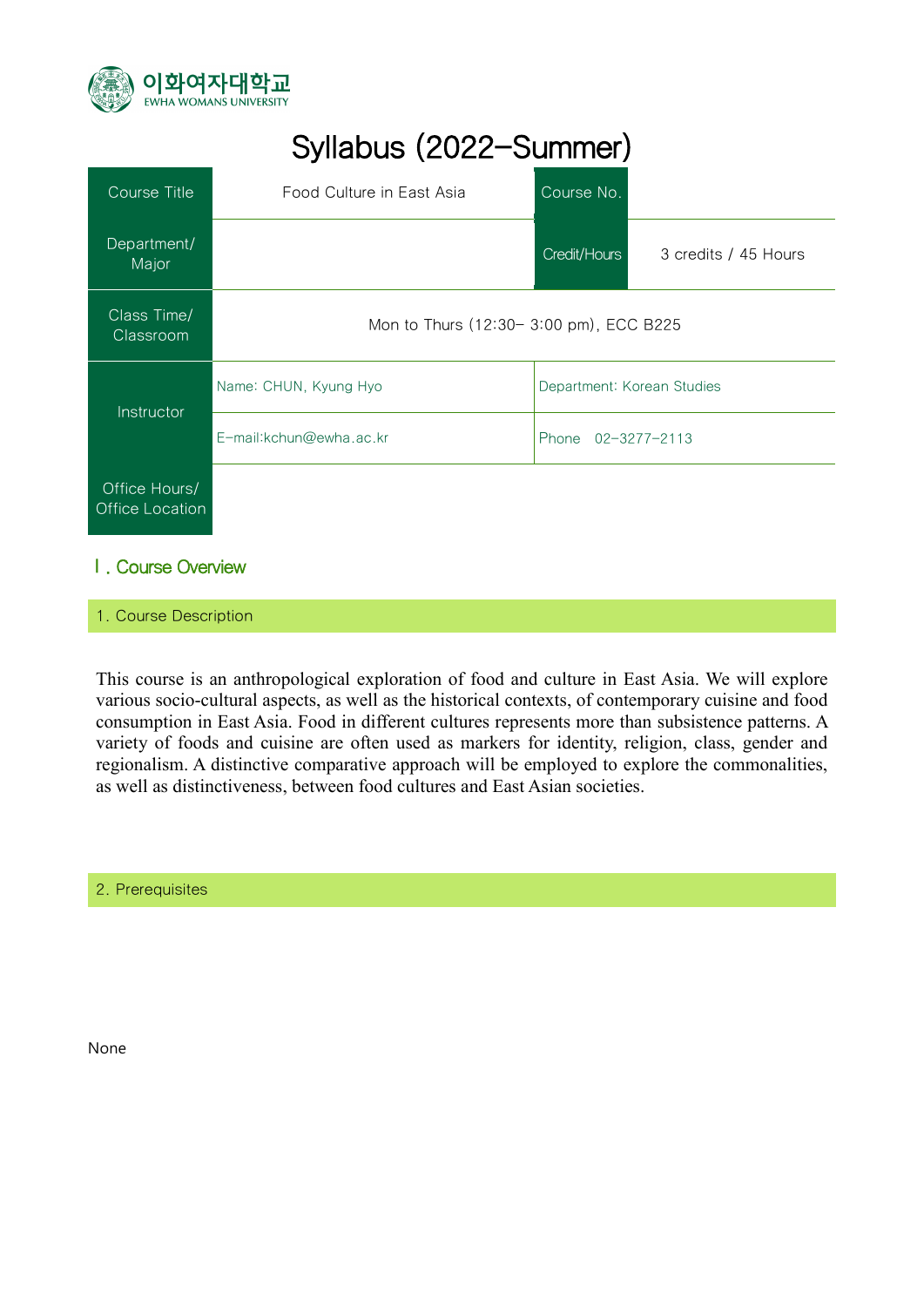

#### 3. Course Format

| Lecture | Discussion/Presentation | <b>Experiment/Practicum</b> | <b>Field Study</b> | Other |
|---------|-------------------------|-----------------------------|--------------------|-------|
| 50%     | 40%                     | %                           |                    | 10%   |

(Instructor can change to match the actual format of the class.) Explanation of course format:

#### 4. Course Objectives

- Understand and explain the social significance of food
- Understand the cultural meaning of food in various cultural contexts
- Critically examine the notion of "tradition" and "heritage" in culture
- Interpret the role of food in recent cultural phenomena in East Asia
- Explain the multitude of symbolic meanings generated in food practices

#### 5. Evaluation System

☐ Relative evaluation ☐ Absolute evaluation (for Ewha International Summer College students only) ☐ Others :

- Explanation of evaluation system: Active and informed participation is a critical component of the learning experience and constitutes a significant portion of your cumulative grade.

This class requires every student to conduct presentations (around 20 minutes) on the assigned reading and key issues, and to facilitate class discussion. Each presenter is expected to provide discussion points for the class to ensure active student participation.

| Midterm Exam | Final Exam | Quizzes | <b>Presentation</b> |   |   | <b>Projects Assignments Participation</b> | Other |
|--------------|------------|---------|---------------------|---|---|-------------------------------------------|-------|
| 30%          | 30%        | %       | 20%                 | % | % | 20%                                       | %     |

\* Evaluation of group projects may include peer evaluations.

#### Ⅱ. Course Materials and Additional Readings

#### 1. Required Materials

Selected Articles are assigned for each session. Students are expected to download and to read assigned articles prior to the class so that they are prepared for class discussion.

2. Supplementary Materials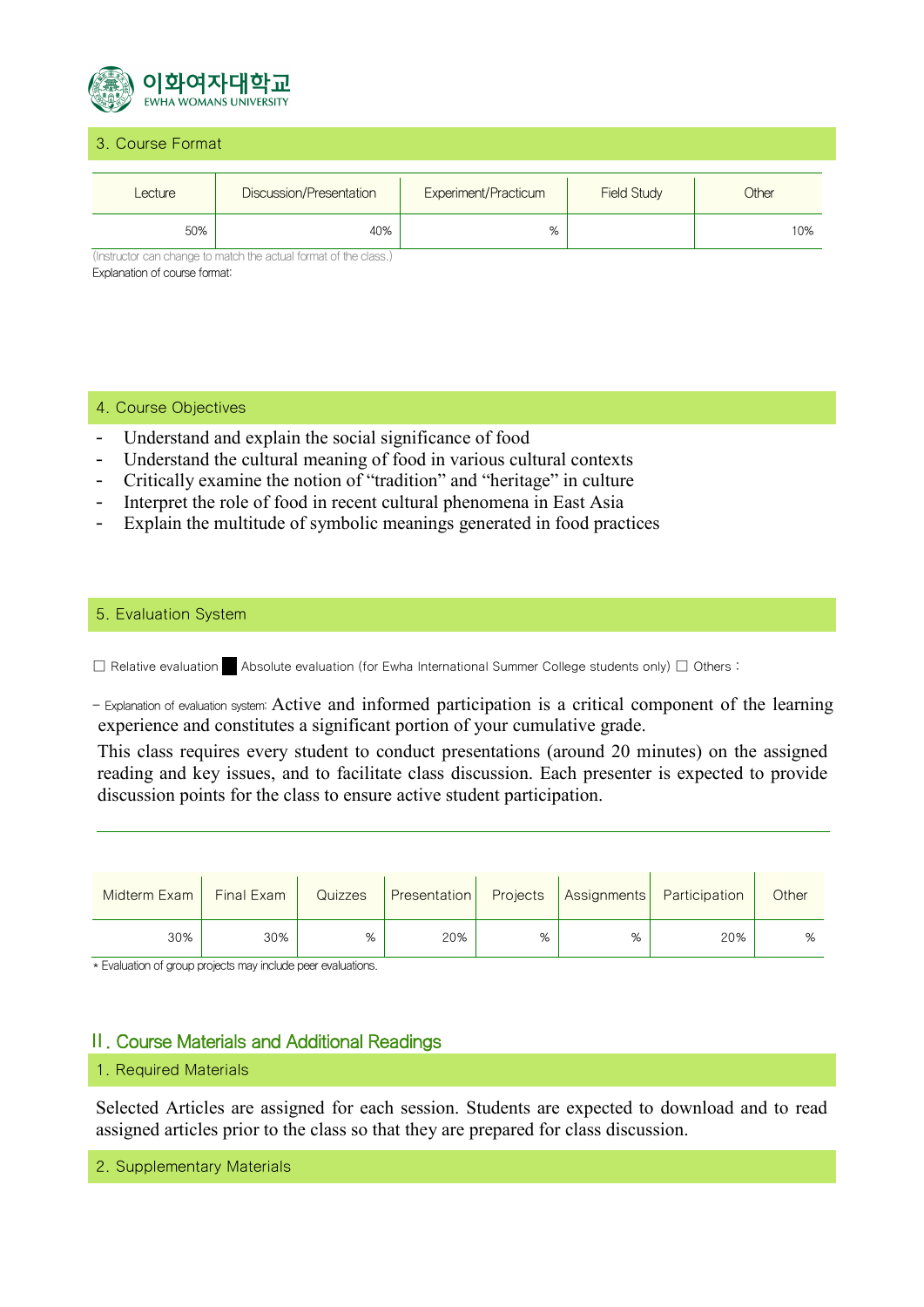

#### 3. Optional Additional Readings

#### Ⅲ. Course Policies

\* For laboratory courses, all students are required to complete lab safety training.

### Ⅳ. Course Schedule (3 hours each class)

| Day   | Date   | Topics & Class Materials, Assignments                                                                                                                                                                                                                                                                                                                                                       |
|-------|--------|---------------------------------------------------------------------------------------------------------------------------------------------------------------------------------------------------------------------------------------------------------------------------------------------------------------------------------------------------------------------------------------------|
| Day 1 | (6/30) | <b>Introduction and Course Overview</b><br>Moon, Okpyo. 2010. "Food and Food Consumption as Cultural Practices: Lifestyle<br>Changes in Contemporary Korea?" Korea Journal 50(1): 5-10.                                                                                                                                                                                                     |
| Day 2 | (7/4)  | <b>Concept of Culture and Anthropological Theories</b><br>Smith, Monica L. (2006) "The Archaeology of Food Preference" American<br>Anthropologists 108(3): 480-493                                                                                                                                                                                                                          |
| Day 3 | (7/5)  | <b>Anthropology of Food</b><br>Mintz, Sidney and Christine Du Bois (2002) "The Anthropology of Food and Eating."<br>Annual Review of Anthropology 31: 99-119.<br>Shapin, Steven (2014) "You are What You Eat: Historical Changes in Ideas about<br>Food and Identity" Historical Research 87(237): 377-392.                                                                                 |
| Day 4 | (7/6)  | <b>Food Culture in China</b><br>Kuang, Lanlan (2017) "China's Emerging Food Media: Promoting Culinary Heritage<br>in the Global Age" Gastronomica 17(3): 68-81.<br>Cesaro, M. Cristina (2000) "Consuming Identities: Food and Resistance among the<br>Uyghur in Contemporary Xinjiang" Inner Asia 2(2): 225-238.                                                                            |
| Day 5 | (7/7)  | <b>Food Culture in Japan</b><br>Kimura, Aya (2011) "Food Education as Food literacy: Privatized and Gendered Food<br>Knowledge in Contemporary Japan" Agriculture and Human Values 28(4): 465-482.<br>Wakako Takeda et al. (2016) "Advancing Food Sovereignty or Nostalgia: The<br>Construction of Japanese Diets in the National Shokuiku Policy" Anthropological<br>Forum 26(3): 276-288. |
| Day 6 | (7/11) | <b>Food Culture in South Korea</b><br>Lee, K. and Cho M. (2013) "The Evolution of Bulgogi over the Past 100 years" Korea<br>Journal 53(4): 168-194.<br>Jung, Keun-Sik (2005) "Colonial Modernity and the Social History of Chemical<br>Seasoning in Korea" Korea Journal 45(2):9-36.                                                                                                        |
| Day 7 | (7/12) | <b>Food Culture in North Korea</b><br>Noland, Marcus et al. 2001. "Famine in North Korea: Causes and Cures." Economic<br>Development and Cultural Change 19(4): 741-767.<br>Lim, Tai Wei. 2020. "Exporting North Korean Food Culture and Cuisines." North                                                                                                                                   |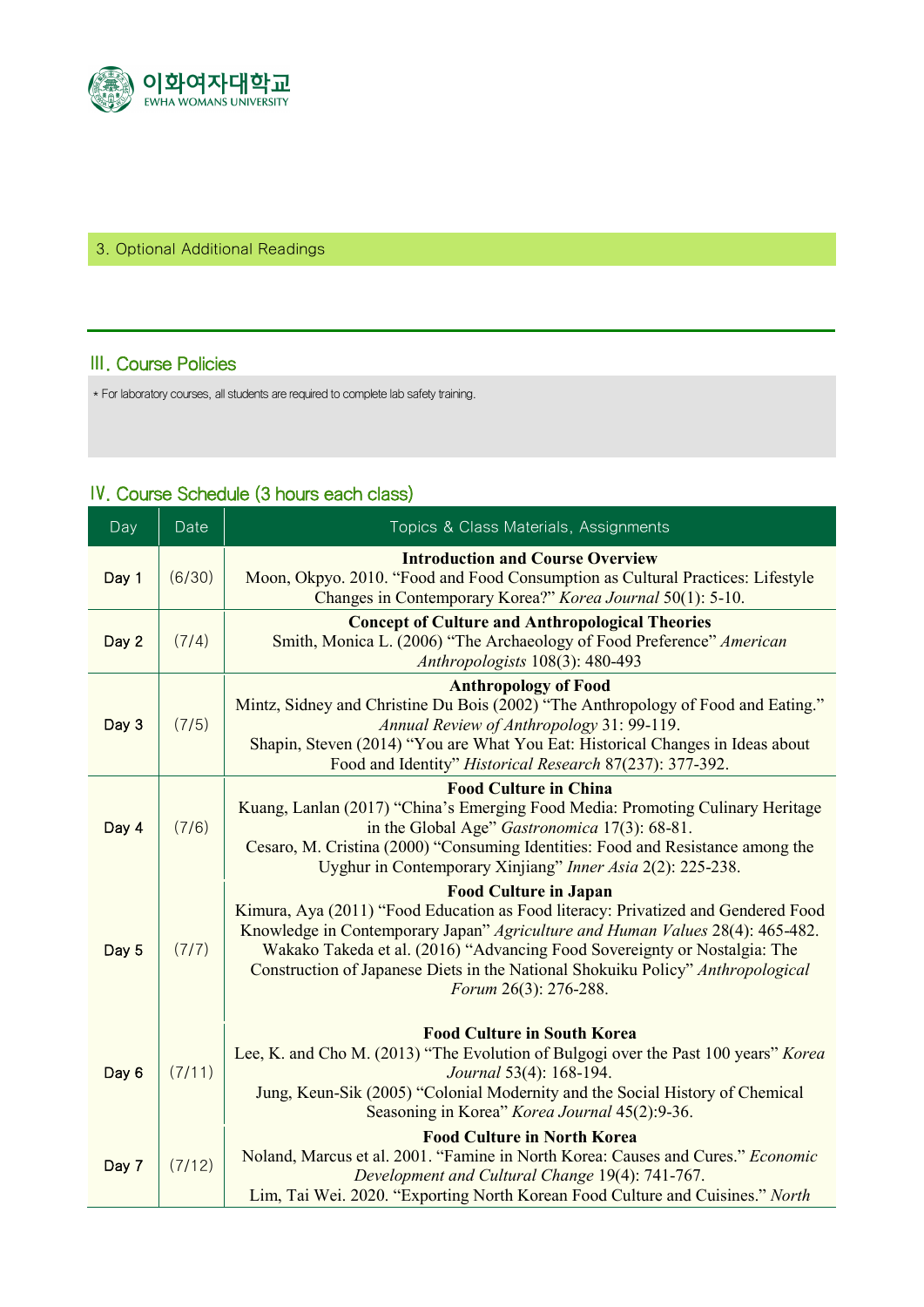

| Day                               | Date    | Topics & Class Materials, Assignments                                                                                                                                                                                                                                                                                                                                   |  |  |
|-----------------------------------|---------|-------------------------------------------------------------------------------------------------------------------------------------------------------------------------------------------------------------------------------------------------------------------------------------------------------------------------------------------------------------------------|--|--|
|                                   |         | Korean Review 16(2): 111-120.                                                                                                                                                                                                                                                                                                                                           |  |  |
|                                   |         |                                                                                                                                                                                                                                                                                                                                                                         |  |  |
| Day 8                             | (7/13)  | <b>MidtermExam</b>                                                                                                                                                                                                                                                                                                                                                      |  |  |
| Day 9                             | (7/14)  | The Invention of Tradition and Authentic Food<br>Moon, Okpyo (2010) "Dining Elegance and Authenticity: Archaeology of Royal Court<br>Cuisine in Korea." Korea Journal 50(1): 36-59.<br>Cwiertka, Katarzyna (1998) "A Note on the Making of Culinary Tradition-an Example<br>of Modern Japan." Appetite 30:117-128.                                                      |  |  |
| Day 10                            | (7/18)  | <b>Food and Rituals</b><br>Feng, Xianghong (2012) "Chicken and Family Prosperity: Marital Ritual among the<br>Miao in Southwest China" Studies on Asia, Series IV, 2(1)): 1-25.<br>Avieli, Nir (2005) "Roasted Pigs and Bao Dumplings: Festive Food and Imagined<br>Transnational Identity in Chinese-Vietnamese Festivals" Asia Pacific View Point<br>$46(3): 281-293$ |  |  |
|                                   |         | <b>Family Ideology and Food</b>                                                                                                                                                                                                                                                                                                                                         |  |  |
| Day 11                            | (7/19)  | Gomez, Edmund Terence and Cheung, Gordon C. K. (2009) 'Family Firms, Networks<br>and 'Ethnic Enterprise': Chinese food industry in Britain.' East Asia: an international<br>quarterly 26 (2): 133-157.<br>Allison, Anne (1991) "Japanese Mothers and Obentos: The Lunch-Box as Ideological<br>State Apparatus" Anthropological Quarterly 64(4): 195-208                 |  |  |
|                                   |         | <b>Food, Media, and Body Image</b>                                                                                                                                                                                                                                                                                                                                      |  |  |
| Day 12                            | (7/20)  | Strauss, Susan (2005) "The Linguistic Aestheticization of Food: A Cross Cultural<br>Look at Food Commercials in Japan, Korea, and the United States" Journal of<br><i>Pragmatics</i> 37(9): 1427-1455.<br>Pike, Kathleen and Patricia Dunne (2015) "The Rise of Eating Disorders in Asia: A<br>Review" Journal of Eating Disorders 3(33): 1-15.                         |  |  |
|                                   |         | <b>Food and National Identity</b>                                                                                                                                                                                                                                                                                                                                       |  |  |
| Day 13                            | (7/21)  | Lee, Min Joo (2021) "Branding Korea: Food, Cosmopolitanism, and Nationalism on<br>Korean Television." Situations 14(1): 53-76.<br>Cang, Voltaire (2018) "Japan's Washoku as Intangible Heritage: The Role of National<br>Food Traditions in UNESCO's Cultural Heritage Scheme" International Journal of<br>Cultural Property 25(4): 491-513.                            |  |  |
|                                   |         | <b>Globalization and the Consumption of Ethnic Food</b>                                                                                                                                                                                                                                                                                                                 |  |  |
| Day 14                            | (7/25)  | Mills, Mary Beth (2019) "Cookbook Confidential: Global Appetites, Culinary<br>Fantasies, and Thai Food" Food, Culture & Society 22(1):26-44.<br>Bak, Sangmee (2010) "Exoticizing the Familiar, Domesticating the Foreign: Ethnic<br>Food Restaurants in Korea." Korea Journal 50(1): 110-132.                                                                           |  |  |
| Day 15                            | (7/26)  | <b>Final Exam</b>                                                                                                                                                                                                                                                                                                                                                       |  |  |
| Makeup<br>Classes<br>1            | (mm/dd) |                                                                                                                                                                                                                                                                                                                                                                         |  |  |
| Makeup<br>Classes<br>$\mathbf{2}$ | (mm/dd) |                                                                                                                                                                                                                                                                                                                                                                         |  |  |

## Ⅴ. Special Accommodations